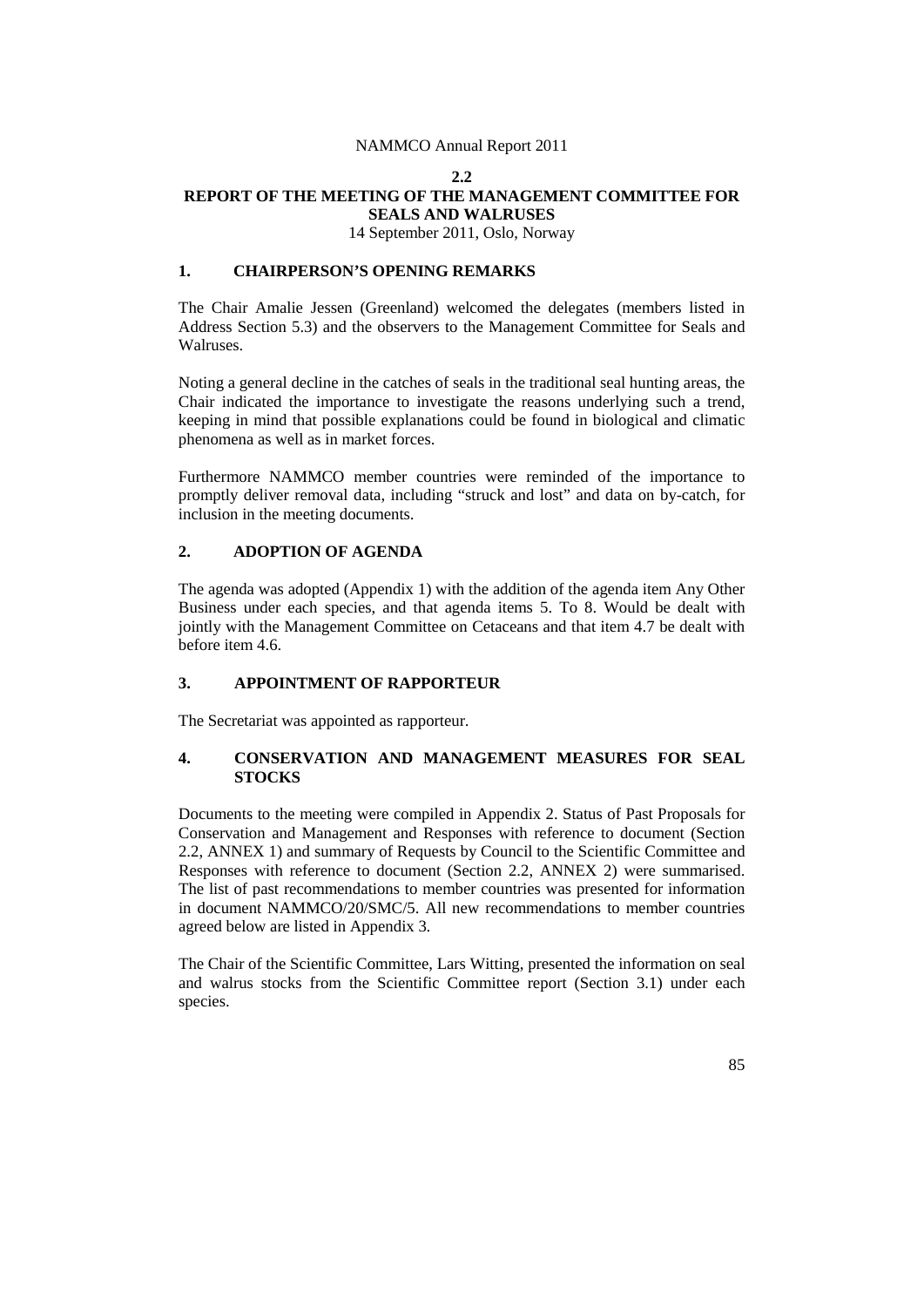#### **4.1 Harp Seals**

## **Requests by Council for advice from the Scientific Committee**

**R-2.1.4 – NAMMCO/12-2003** (standing): To regularly update the stock status of North Atlantic harp and hooded seals as new information becomes available.

**R-2.1.11 – NAMMCO/18-2009** (pending): To evaluate how a projected increase in the total population of Northwest Atlantic harp seals might affect the proportion of animals summering in Greenland.

## **Advice from the Scientific Committee**

**R-2.1.11** had been forwarded to ICES by Greenland and it was on the agenda of the ICES-NAFO WG on harp and hooded seals meeting held in August 2011. Zabavnikov (Russia) reported briefly from the meeting. The report about this meeting will be available after the next NAMMCO Scientific Committee meeting, which will be dealt by the Management Committee on Seals and Walruses at its next meeting.

# **Recommendations to member countries**

The Management Committee for Seals and Walruses **endorsed** the Scientific Committee recommendations to undertake new surveys in the Greenland Sea in 2012 and **expects** to review the recommendations of the ICES-NAFO WG on Harp and Hooded Seals which met in August 2011, at its next meeting. The Management Committee further **endorsed** the Scientific Committee's recommendation to facilitate the funding and execution of reconnaissance surveys to locate and identify untraditional pupping areas.

# **Any other business**

Norway has attempted to increase the seal harvest in the West Ice; however it has been difficult to stimulate a response from the industry. The hunt and the catch have increased from the low level of 2010 when only one vessel was operational. Currently 4 vessels participated but no new vessel has entered into the sealing industry in the past 10 years.

Greenland has given the permission to Norway to hunt harp seals in the Greenlandic EEZ if the ice conditions allow.

## **4.2 Hooded Seals**

## **Requests by Council for advice from the Scientific Committee**

**R-2.1.4 – NAMMCO/12-2003** (standing): To regularly update the stock status of North Atlantic harp and hooded seals as new information becomes available. The Management Committee for Seals and Walruses noted the likely impact of increasing abundance of these species on fish stocks.

**R**-**2.1.10 – NAMMCO/17-2008** (standing): To provide advice on Total Allowable Catches for the management of harp seals and the establishment of a quota system for the common stocks between Norway and the Russian Federation, leaving full freedom to the Committee to decide on the best methods to determine this parameter based on an ecosystem approach.

## **Advice from the Scientific Committee**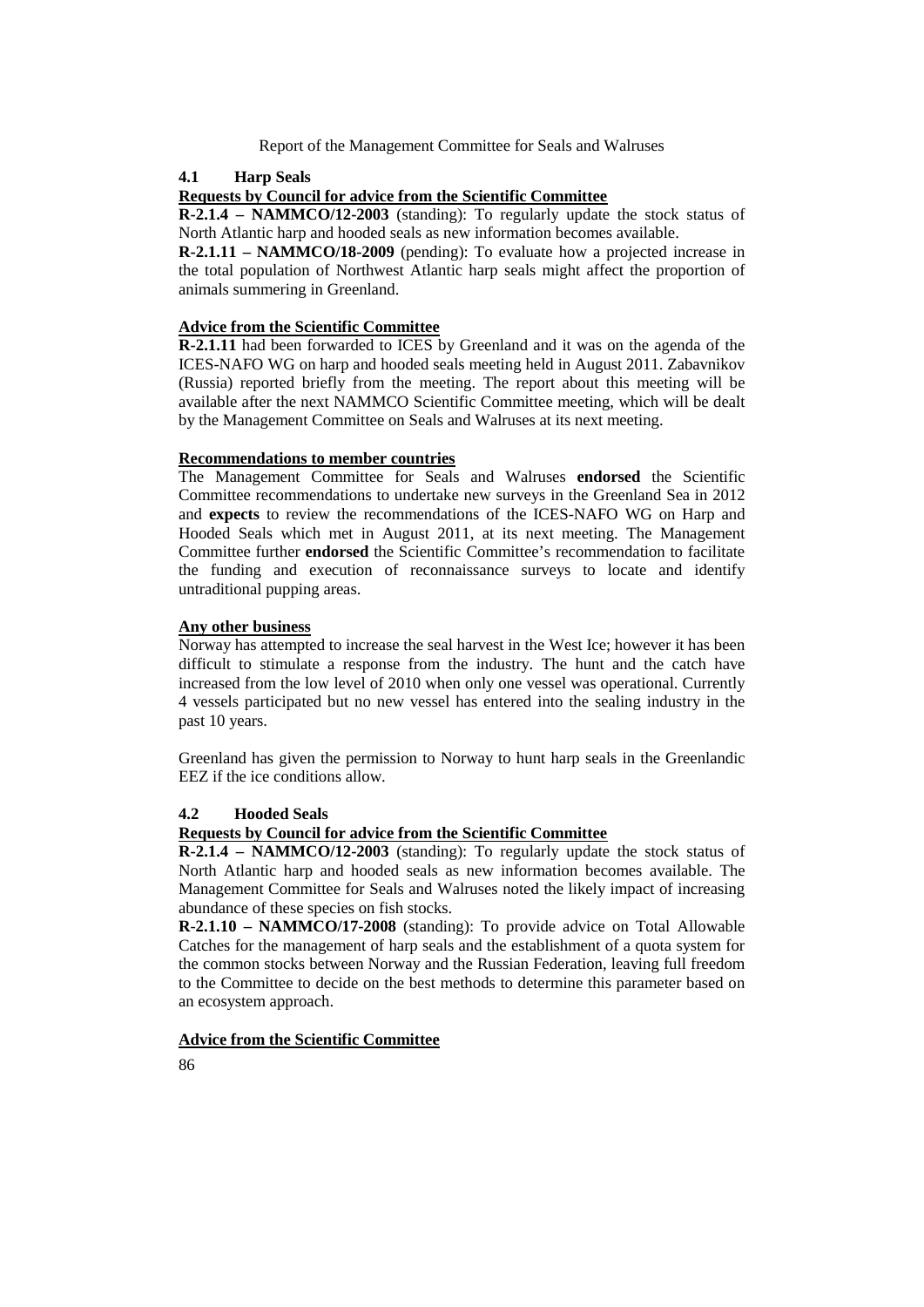In response to request **R-2.1.4**, the Scientific Committee reported that the ICES-NAFO WG meeting on Harp and Hooded Seals in August 2011 has reviewed the status of hooded seals in the Greenland Sea. Zabavnikov (Russia) reported briefly from the meeting.

# **Recommendations to member countries**

The Management Committee for Seals and Walruses **welcomed** the studies on hooded seal condition in the Greenland Sea and the coming harp and hooded seal surveys. The Management Committee further **will review** the recommendations of the ICES-NAFO WG on Harp and Hooded Seals at its next meeting.

#### **Any other business**

Greenland has given the permission to Norway to hunt hooded seals for scientific purposes in the Greenlandic EEZ.

Norway is intending to analyse the data from the 2010 scientific sampling programme and to investigate the reasons for the significantly lower abundance of this species compared to earlier years.

#### **4.3 Ringed Seals**

# **Requests by Council for advice from the Scientific Committee**

**R-2.3.1- NAMMCO/5-1995** (standing): To advise on stock identity of ringed seals (*Phoca hispida*) for management purposes and to assess abundance in each stock area, long-term effects on stocks by present removals in each stock area, effects of recent environmental changes (*i.e.* disturbance, pollution) and changes in the food supply, and interactions with other marine living resources.

**R-2.3.2 – NAMMCO/7-1997** (standing): To advise on what scientific studies need to be completed to evaluate the effects of changed levels of removals of ringed seals in West and East Greenland.

# **Recommendations for scientific research**

The Management Committee for Seals and Walruses welcomed the future deployment of satellite tags in Melville Bay and **reiterated its recommendation** from the previous year to perform abundance estimates on sea ice in offshore areas.

The Management Committee for Seals and Walruses also **reiterated the recommendation** for obtaining new abundance estimates and increasing the effort in tagging for the better understanding of movements, recognizing the difficulties and the expense of surveys.

# **Any other business**

The General Secretary reported on the move to list the ringed seals under the Endangered Species Act (ESA) in the USA. In December 2010, the US issued notifications that the ringed seal and Pacific bearded seal are being proposed to be listed as Threatened on the US ESA across their respective ranges. Deadline for comments to the US was 8 February 2011. NAMMCO submitted information to the hearing pointing out its role and jurisdiction in the management of this species in the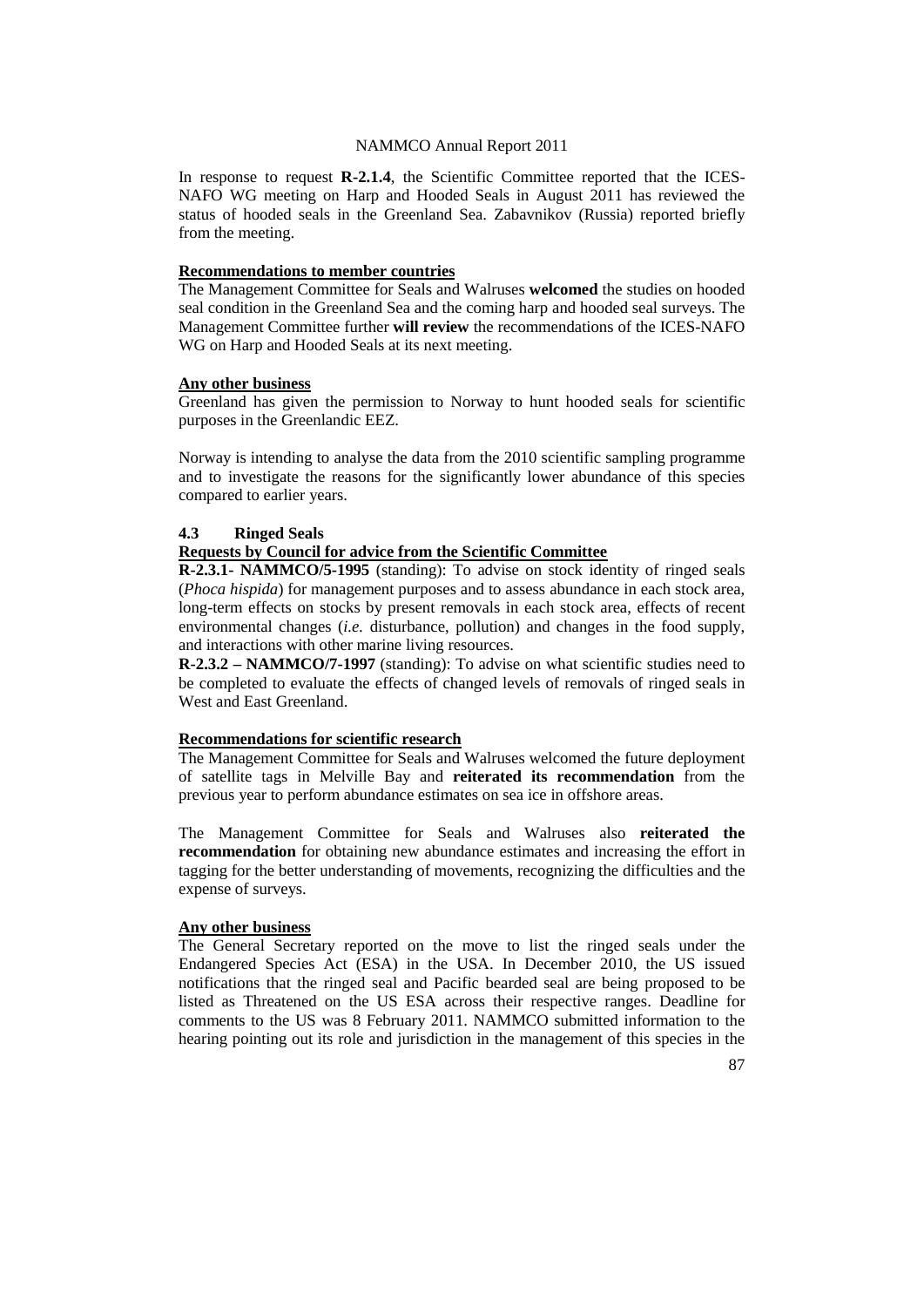North Atlantic. No further information has been available since. Greenland also informed the Committee that it had submitted comments to US on the proposal, and it had received a note acknowledging the response from Greenland. It was also informed that the deadline has been prolonged due to many responses.

#### **4.4 Grey Seals**

#### **Requests by Council for advice from the Scientific Committee**

**R-2.4.2 – NAMMCO/11-2002** (standing): The Scientific Committee had previously provided advice in response to a request to review and assess abundance and stock levels of grey seals in the North Atlantic, with an emphasis on their role in the marine ecosystem in general, and their significance as a source of nematode infestations in fish in particular (NAMMCO 1995). Given the apparent stock decline in Iceland, an apparent increase in Southwest Norway and in the United Kingdom, and the fact that this species interacts with fisheries in three NAMMCO member countries, the Management Committee **recommended** that the Scientific Committee provide a new assessment of grey seal stocks throughout the North Atlantic.

## **Advice from the Scientific Committee**

Assessment models were presented for the Committee members by the Scientific Committee Chair.

A model for *Norwegian* grey seals is based on total pup production in 2006-2008, catch statistics, estimated by-catch mortality, and age specific pregnancy rates from Canadian grey seals. Model runs indicate an increase in abundance of the total Norwegian population during the last 30-years, estimating 8,063 (95% CI: 7,627 to 8,549) animals (including pups) in 2010. Current catch levels will likely deplete the populations in Rogaland, reduce the population in Sør-Trøndelag, and increase the population in Nord-Trøndelag, Nordland, Troms, and Finnmark. The Scientific Committee had noted with concern that the quota and the actual removals have greatly exceeded the management advice between 2003 and 2010.

A model for grey seals in *Iceland*, based on the catch-at-age data, annual pregnancy rates and an assumed survival scheme, indicated that the stock declined from about 12,000 grey seals in 1990 to about 5,000 in 2002. Aerial pup production surveys in 2005, 2008 and 2009, showed an increasing trend, estimating abundance at 5,500 (95% CI: 4,158 to 6,990) animals in 2005 and 6,100 (95% CI: 4,578 to 7,630) in 2008-2009.

The Scientific Committee reiterated its recommendation that a greater priority be given to assessing the population size in the Faroe Islands in a timely manner

## **Recommendations**

The Management Committee for Seals and Walruses **endorsed** the recommendation from the Scientific Committee, to prepare for an assessment, to:

- Establish and/or continue the standardised and regular monitoring programmes for seal abundance in all countries, including the developing of appropriate survey methods
- 88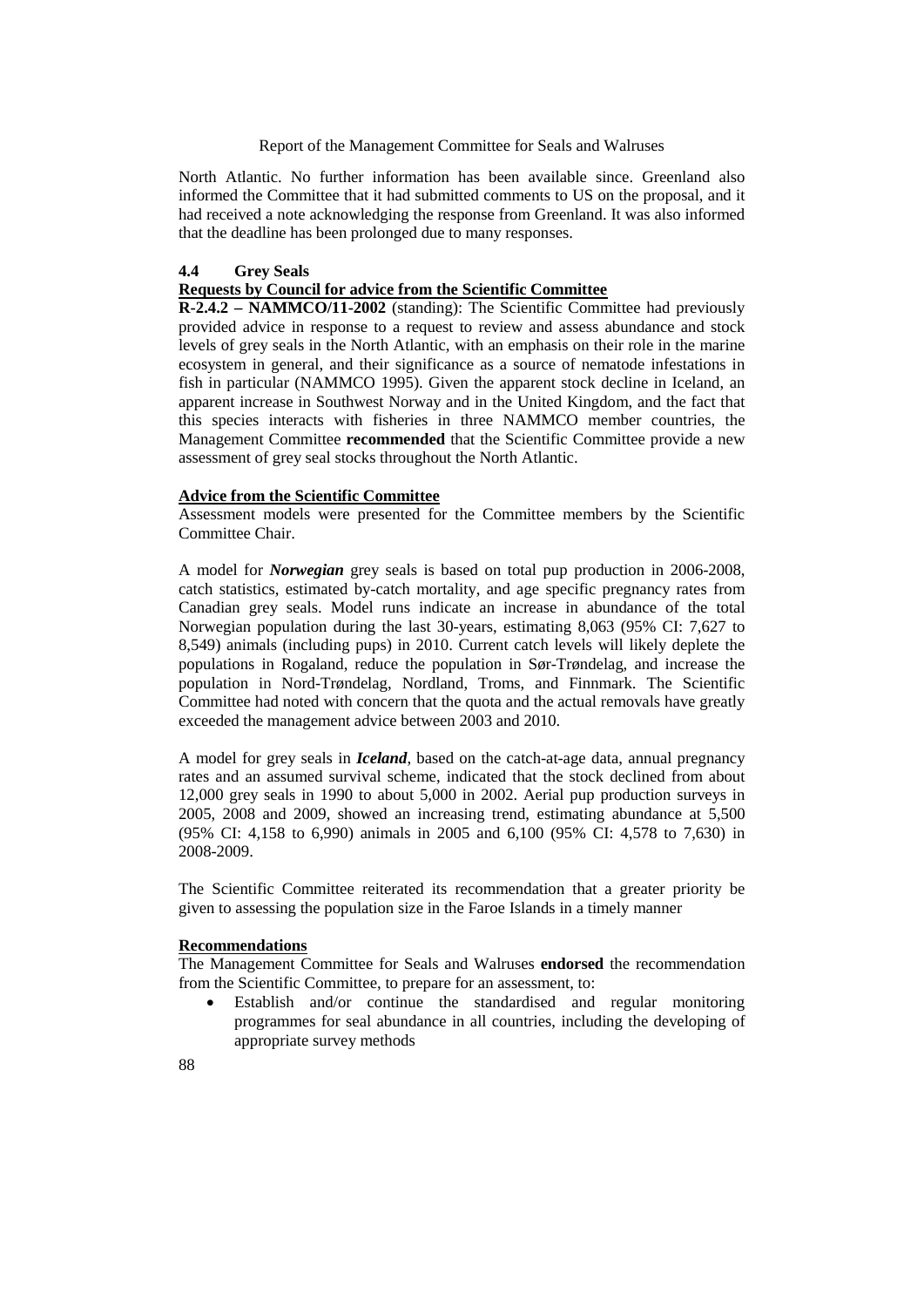- Secure catch records and associated data from hunted seals
- Quantify and standardise methods to estimate "struck and lost" and by-catch
- Assess the grey seal population in Russia
- Explore the south-eastern Greenlandic coast for the presence of grey seals
- Estimate the stock identity, size, distribution and structure of the Faroese population of grey seals
- Complete the ongoing genetic analyses of grey seal population structures for the north Atlantic including new samples from the Faroe Islands
- Develop common sampling protocols for all areas in the north Atlantic in preparation for epidemic disease outbreaks, including establishment of blood serum stores for seals sampled
- Compile a database of samples stored in the NAMMCO countries.

#### **Proposals for conservation and management**

A ban on the hunting of grey seals in Greenland was implemented from 1 December 2010 as a new Executive Order.

Norway informed on its experiences in sampling from stranded animals.

A management plan for grey seals was implemented in Norway in late autumn 2010, coming into effect from January 1 2011, aiming at ensuring sustainable and viable populations of this species within its natural distribution. The Ministry of Fisheries and Coastal Affairs has decided to stabilize the grey seal population at a Target Level (TL) equal to 1,200 pups born annually. Hunting quotas are used to stabilize the populations at the TL, and measures should be designed to ensure the greatest impact in areas where there is documented significant damage to the fishing industry from seals.

Grey seals are managed within 3 management units (Northern, Central and Southern Norway) based on pupping time and genetic differences. Hunting quotas are set for 5 year periods, so that it will be possible to adjust the removals in relation to new population estimates, new knowledge about the damage to the fishing industry, new environmental threats, etc.

## **Any other business**

Aquaculture farmers in the Faroes are reporting catches and are providing data and samples on the seals shot in the vicinity of salmon farms and submitting them for research.

Canada reported on the national seal management strategy where management objectives are set with a threshold at 0.7 of the maximum population size corresponding to the present day level.

Russia informed about a joint Norwegian-Russian research programme on this species.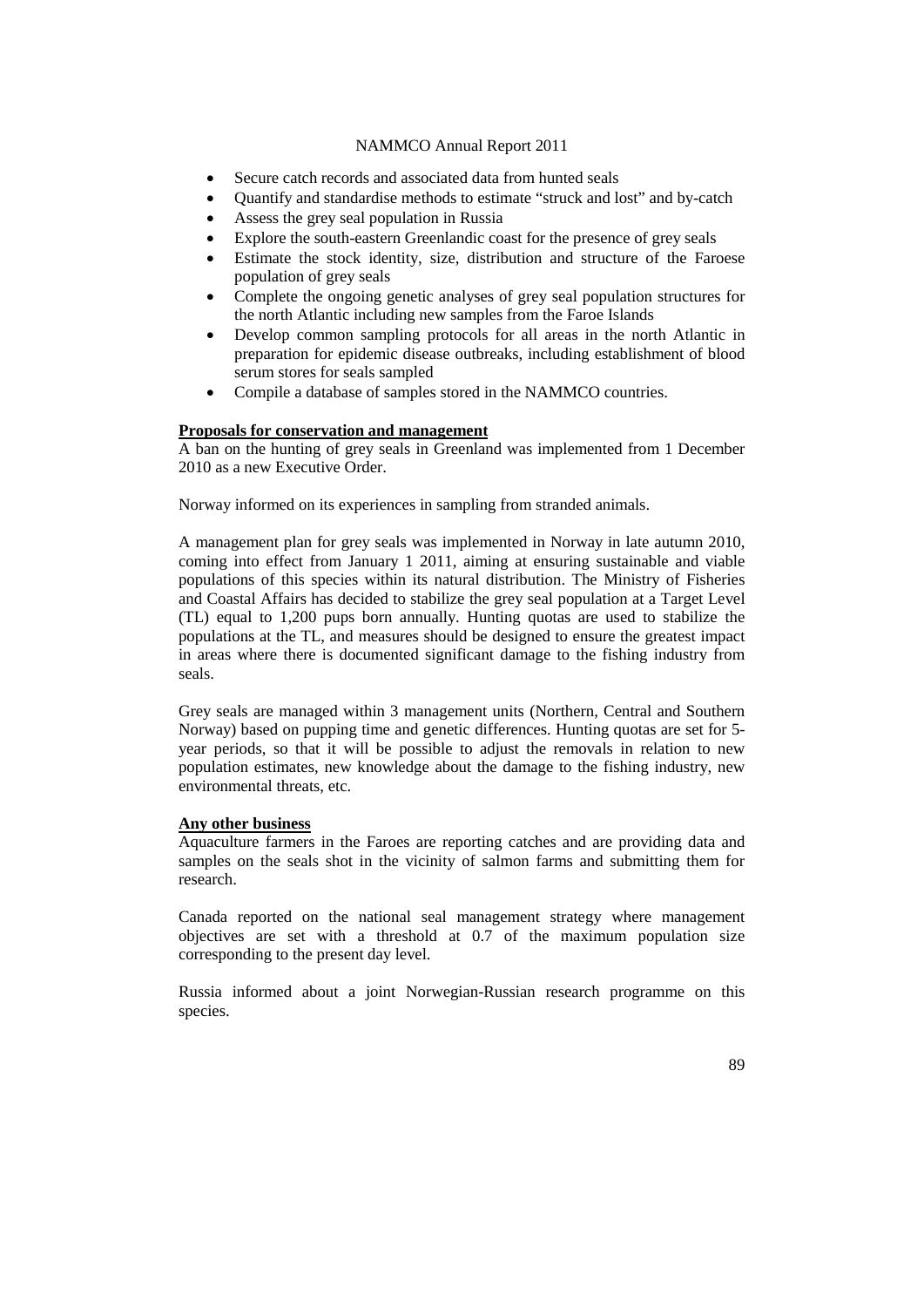# **4.5 Harbour Seals**

#### **Requests by Council for advice from the Scientific Committee**

**R-2.5.2 – NAMMCO/16-2007** modified **NAMMCO/19-2010** (pending): To conduct a formal assessment of the status of harbour seals for all areas as soon as feasible.

## **Advice from the Scientific Committee**

No assessment data were presented for harbour seals.

The Scientific Committee expressed great concerns about the high catch levels of harbour seals in Norway during the last ten years, as well as the potentially high bycatch, and recommended that set quotas follow the scientific advice, and that new assessment of harbour seals are carried out as soon as possible.

The Scientific Committee recommended the execution of abundance and distribution investigations in the southeast Greenland, where the status of harbour seals is unknown.

The Scientific Committee noted that there are indications of the presence of further subdivisions within the current management units for all areas, and recommended further investigation of the appropriateness of the current management units.

# **Recommendations:**

The Management Committee for Seals and Walruses **endorsed** the recommendation from the Scientific Committee, similarly to grey seals, to proceed with the assessment and development of a general management model for harbour seals:

- Establishment and/or continuation of standardised and regular monitoring programmes for seal abundance in all countries, including the development of appropriate survey methods
- Securing catch records and associated data from hunted seals
- Quantification and standardisation of methods to estimate "struck and lost" and by-catch
- Population assessment of harbour seals in Russia
- Survey of harbour seals along the coast of Iceland
- Studies to identify the population structure of Norwegian harbour seals
- Exploration of the south-eastern Greenland coast for the presence of harbour seals
- Development of common sampling protocols for all areas in the north Atlantic in preparation for epidemic disease outbreaks, including establishment of blood serum stores for seals sampled
- Compilation of a database of samples stored in the NAMMCO countries.

# **Proposals for conservation and management**

A total protection of harbour seals in Greenland was implemented from 1 December 2010.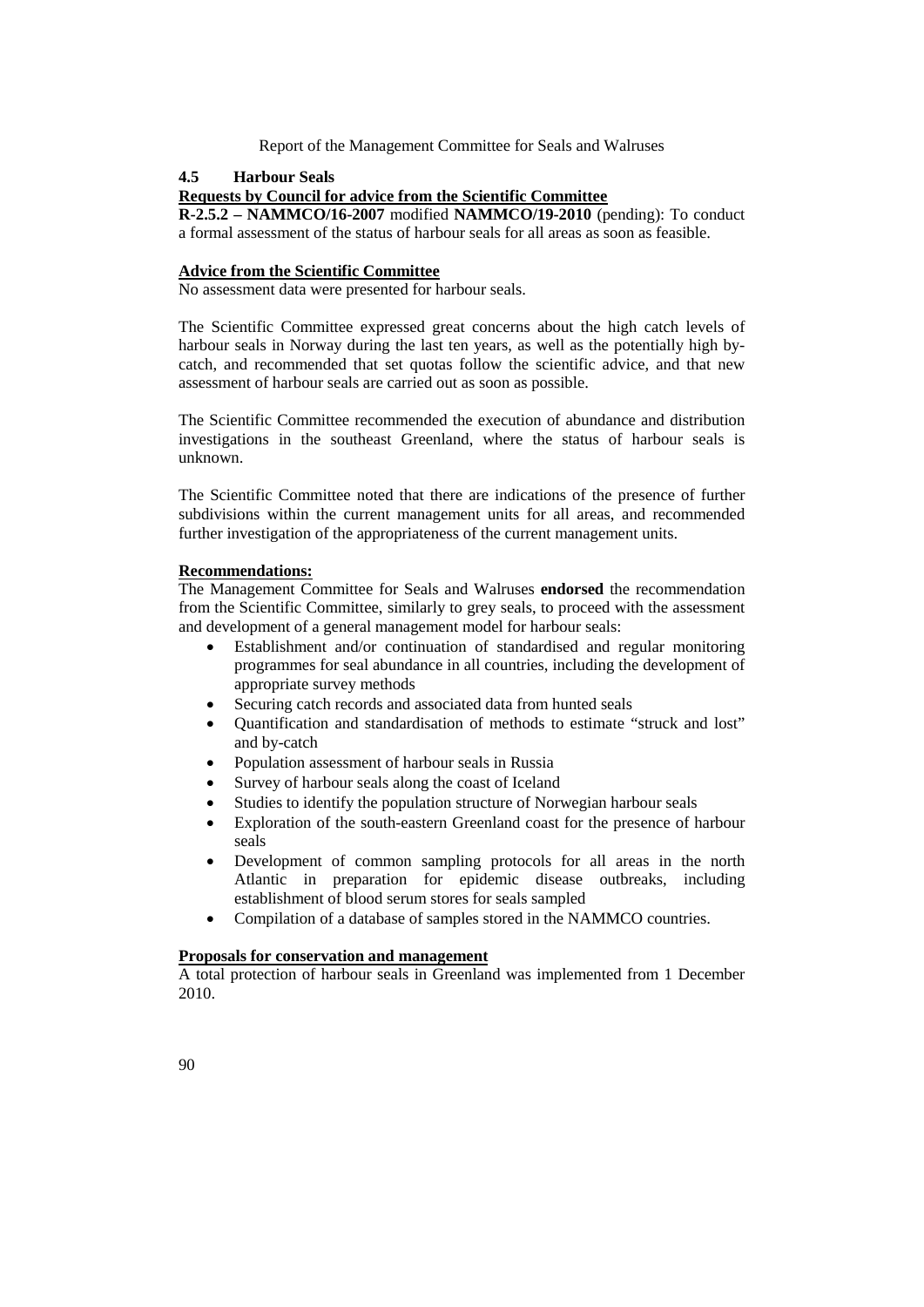As for grey seals, the Norwegian management plan for harbour seals implemented in late autumn 2010 and coming into effect from January 1 2011 aims at ensuring sustainable and viable populations of this species within its natural distribution. The Ministry of Fisheries and Coastal Affairs decided to stabilize the harbour seal population at a Target Level (TL) of around 7,000 counted animals during moult. Here too, hunting quotas are used to stabilize the populations at the TL, and measures should be designed to ensure the greatest impact in areas where there is documented significant damage to the fishing industry from seals.

Harbour seals are managed in administrative units following county borders. Small, unique and geographically isolated populations of harbour seals will not be exposed to hunting. Hunting quotas are set for 5-year periods, so that it will be possible to adjust the removals in relation to new population estimates, new knowledge about the damage to the fishing industry, new environmental threats, etc

#### **Any other business**

Iceland has followed the recommendation to estimate the abundance of harbour seal by performing counts in the summer 2011.

Norway has initiated an assessment of harbour seals with counts along the Norwegian coast which will be completed in the following years and the collection of genetic samples from pups in the main breeding areas.

# **4.6 Walrus**

#### **Requests by Council for advice from the Scientific Committee**

**R-2.6.3 – NAMMCO/15-2006** (ongoing): The Scientific Committee should provide advice on the effects of human disturbance, including fishing and shipping activities, in particular scallop fishing, on the distribution, behaviour and conservation status of walrus in West Greenland.

# **Advice from the Scientific Committee**

The situation remains unchanged: Owing to a lack of explicit studies, the Scientific Committee is not in a strong position to provide advice on the effects of human disturbance on walrus. (SC/17)

## **Recommendations for Scientific Research**

The Management Committee for Seals and Walruses **endorsed** the recommendation from the Scientific Committee for the completion of the hunter survey study and a reevaluation of the assessment for this stock when a new abundance estimate is finalised.

## **Any other business**

Zabavnikov (Russia) reported on several walrus studies in the Pechora Sea involving aerial surveys and tagging in connection to oil exploration.

# **4.7 Bearded seal**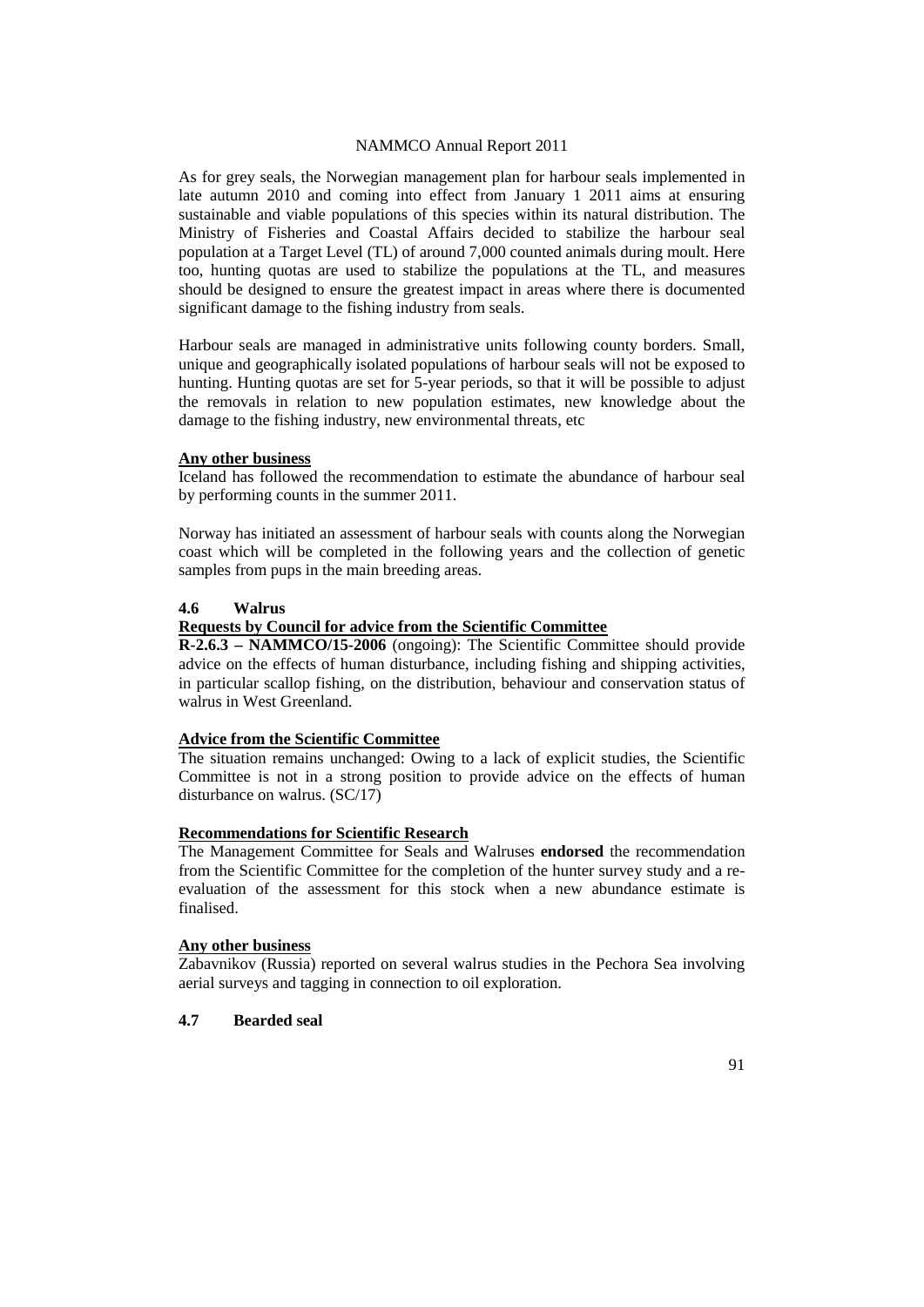Noting again that only a few studies have been initiated for this data-poor and exploited species, the Management Committee **reiterated its recommendation** that efforts be renewed towards gathering information on biology, abundance and stock status with the view to an assessment.

# **5. PROCEDURES FOR DECISION-MAKING ON CONSERVATION AND MANAGEMENT MEASURES**

## **5.1 Common Management Model for grey and harbour seals**

The Management Committee **took notice** of the recommendations from the Coastal Seals WG, that a management model for harbour and grey seals should include the following steps:

- Management objectives should be set to secure populations at target levels.
- Identify management units based on population structure.
- Surveys be designed to allow for the estimation of variance and the identification of trends
- Identifying the survey precision needed to meet management objectives.
- Management advice should be provided as total removals, including "struckand-lost", by-catch and hunting quotas.
- Initiate studies that identify the occurrence of impacts on fisheries and aquaculture, including sealworm burden in fish in relation to seal density, and will point out areas where the population size needs to be controlled.
- Include an evaluation of the management plan (at latest after 6 years).

The Management Committee **noted** that further considerations are needed before a management model can be recommended as a general model for grey and harbour seals in all NAMMCO areas. In particular stocks of harbour and grey seals are not seen as being in conflict with fisheries and aquaculture in all countries, and therefore it could not generally be expected that common management objectives would be to secure populations at target levels. A more general management objective would be to secure populations at, or above, target levels.

While the identification of a survey precision needed to meet management objectives would be optimal, it is likely not realistic in most NAMMCO countries. An alternative route would be to compare target levels directly to the minimum counts available (or minimum counts corrected for animals not present). This might be more realistic and useful in the sense that imprecise minimum counts (using *e.g.* only one count instead of three) should be negatively biased and thus result in precautionary management. Hence, if the management objective is to ensure a population of at least the target level, it might be possible to obtain this with relatively imprecise, cheaper surveys. A more focused management objective that aims to maintain the stock very close to a target level would require more precise and expensive surveying.

The Management Committee **noted** the lack of a biological reference point in the proposed management model and **recommended** that the management approach aim to assess the current status of a stock relative to a reference point with no removals.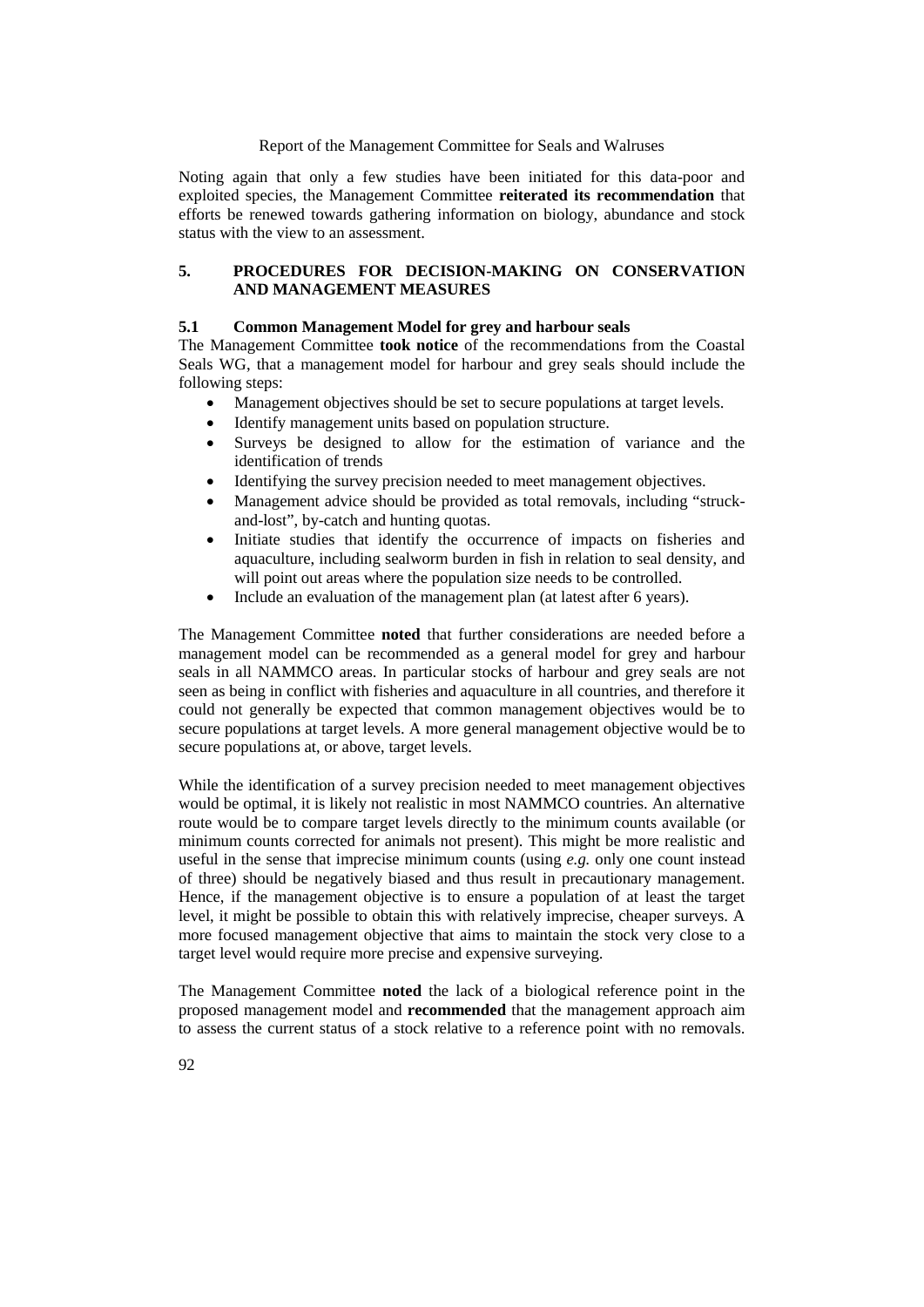Finally, it noted that the feed-back approach is a type of catch control algorithm and as such a recommended approach for providing management advice.

# **JOINT SESSION OF BOTH MANAGEMENT COMMITTEES**

# **7. USER KNOWLEDGE IN MANAGEMENT DECISION-MAKING**

See the report of Management Committee on Cetaceans.

## **8. RELATED MANAGEMENT ISSUES**

See the report of Management Committee on Cetaceans.

# **9. TRADE ISSUES AND THE EU BAN OF IMPORT OF SEALSKIN**

The Chair reminded the Committee that this item aims at the exchange of information on the EU ban on the import of sealskin. Norway informed that the first attempt at negotiations between Norway, Canada and the EU did not yield a solution. Presently negotiations on the composition of a mediation Panel are under way between the three parts and they should be completed by the end of 2011. The panel will set its own schedule for the completion of the mediation work.

Greenland is presently dealing with the consequences of the ban, including the Inuit Exemption at the governmental and industry level with a resource demanding administration.

The Observer from Denmark informed that the process in relation to guidelines and control system within the EU and other related partners are preparing the implementation of the ban.

## **10. ELECTIONS**

Hild Ynnesdal (Norway) was elected as Chair and Ásta Einarsdóttir (Iceland) was elected as vice-Chair.

# **11. ANY OTHER BUSINESS**

There were no issues under this agenda item.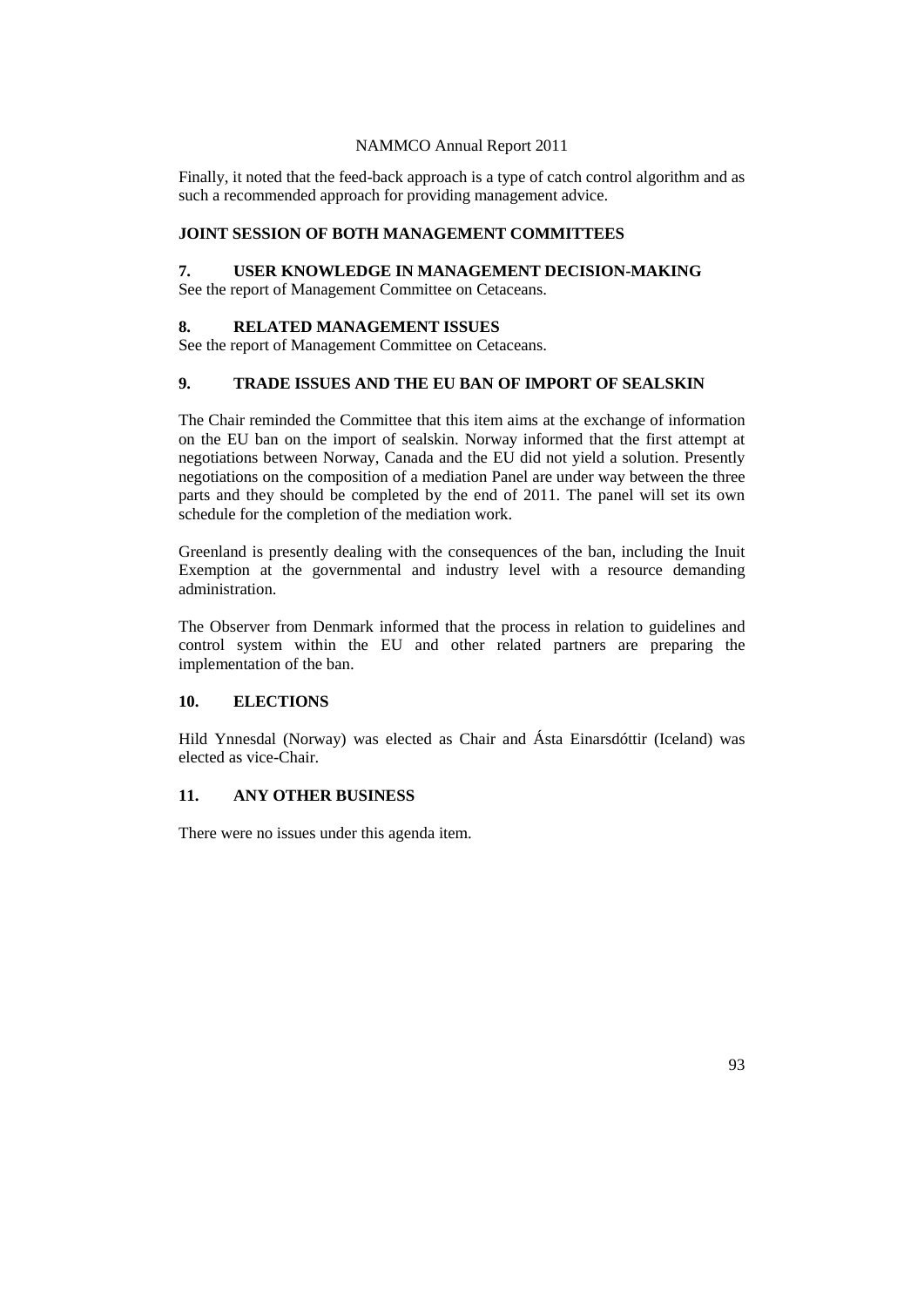Appendix 1

# **AGENDA**

- 1. CHAIRMAN'S OPENING REMARKS
- 2. ADOPTION OF AGENDA
- 3. APPOINTMENT OF RAPPORTEUR
- 4. CONSERVATION AND MANAGEMENT MEASURES FOR SEAL STOCKS
- 4.1 Harp Seals

# *White / Barents seas Greenland Sea NW Atlantic*

- Status of past proposals
- Requests by Council for advice from the Scientific Committee
- Responses by the Scientific Committee
- New proposals and recommendations for scientific research
- Proposals for conservation and management
- 4.2 Hooded Seals

*Greenland Sea NW Atlantic*

- Status of past proposals
- Requests by Council for advice from the Scientific Committee
- Responses by the Scientific Committee
- New proposals and recommendations for scientific research
- Proposals for conservation and management
- 4.3 Ringed Seals
	- *Greenland Others?*
- Status of past proposals
- Requests by Council for advice from the Scientific Committee
- Responses by the Scientific Committee
- New proposals and recommendations for scientific research
- Proposals for conservation and management

# 4.4 Grey Seals

*Greenland Norway Faroe Islands Iceland*

- Status of past proposals
- Requests by Council for advice from the Scientific Committee
- Responses by the Scientific Committee

94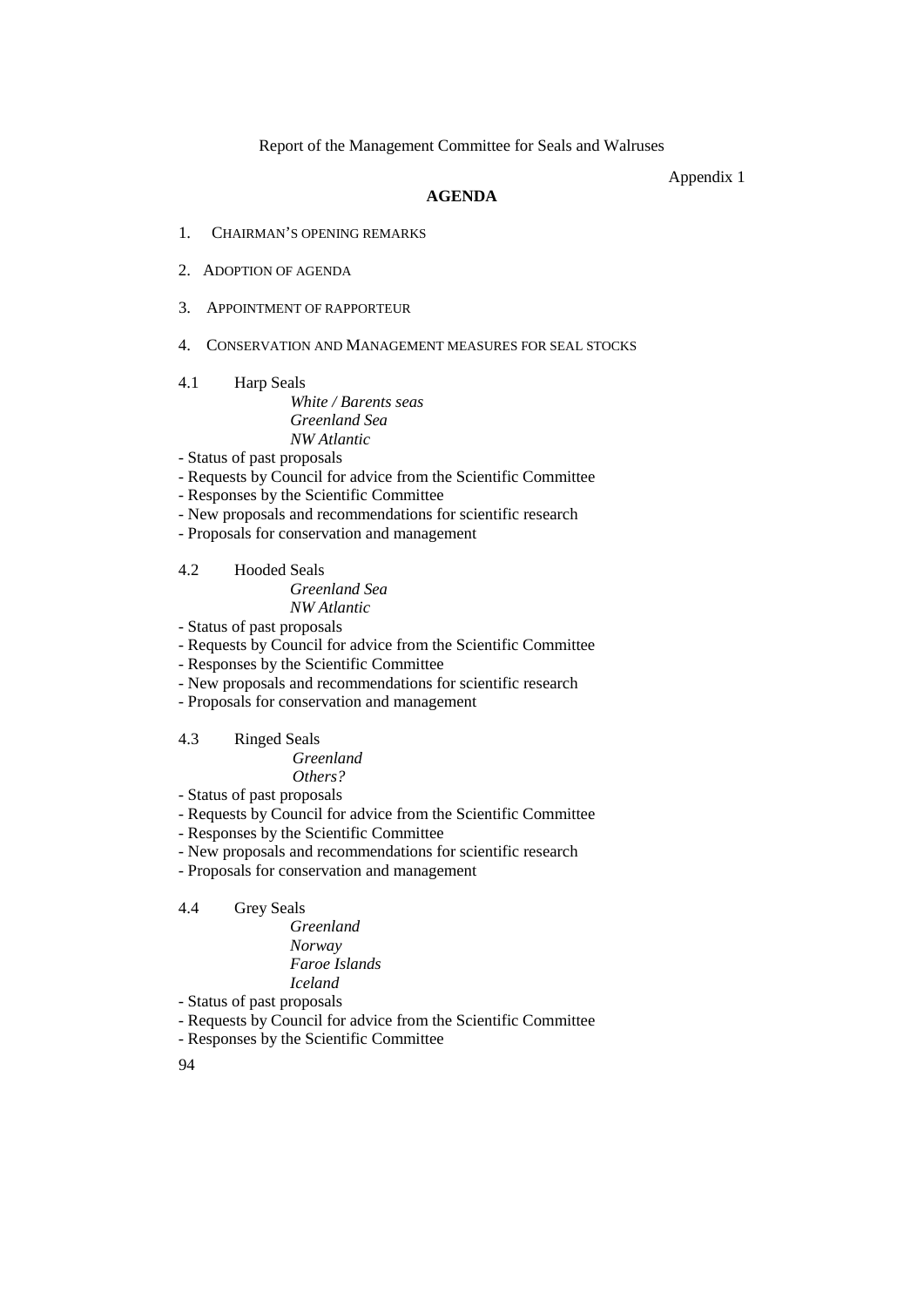- New proposals and recommendations for scientific research

- Proposals for conservation and management

## 4.5 Harbour Seals

| Greenland |
|-----------|
| Norway    |
| Iceland   |

- Status of past proposals
- Requests by Council for advice from the Scientific Committee
- Responses by the Scientific Committee
- New proposals and recommendations for scientific research
- Proposals for conservation and management

# 4.6 Walrus

# *Greenland*

- Status of past proposals
- Requests by Council for advice from the Scientific Committee
- Responses by the Scientific Committee
- New proposals and recommendations for scientific research
- Proposals for conservation and management

## 4.7 Bearded seal *Greenland Norway*

- 5. PROCEDURES FOR DECISION-MAKING ON CONSERVATION AND MANAGEMENT MEASURES
- 5.1 General Models
- 6. ECOSYSTEM-BASED MANAGEMENT
- 7. USER KNOWLEDGE IN MANAGEMENT DECISION-MAKING
- 8. RELATED MANAGEMENT ISSUES
- 8.1 Marine mammal fisheries interactions
- 8.2 Environmental questions
- 8.3 By-catch data and monitoring<br>8.4 Other topics
- Other topics

# 9. TRADE ISSUES AND THE EU BAN OF IMPORT OF SEALSKIN

- 10. ELECTIONS
- 11. ANY OTHER BUSINESS.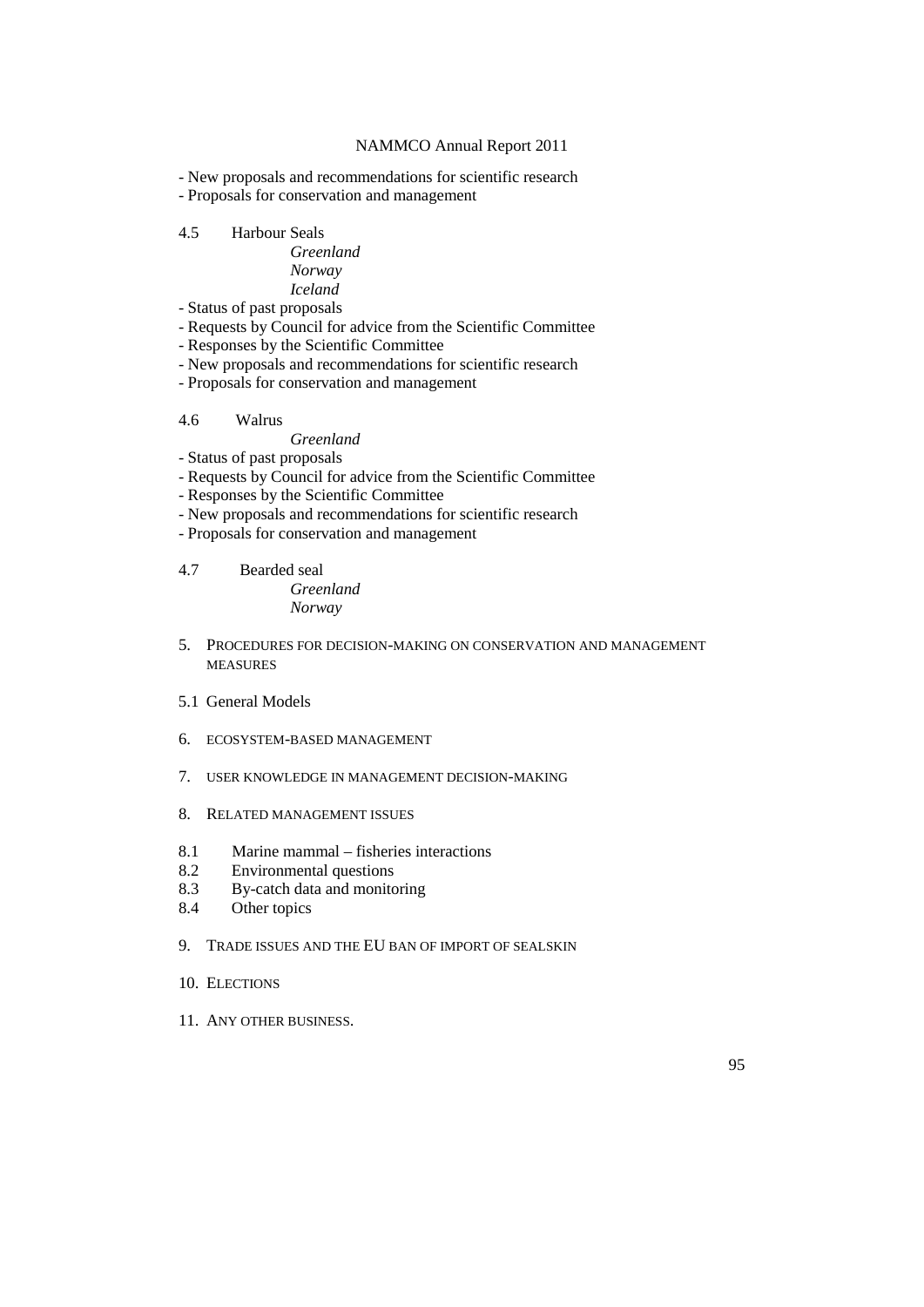# Appendix 2

# **LIST OF DOCUMENTS**

| Document no                       | <b>Title</b>                                                                                                       | Agenda item       |
|-----------------------------------|--------------------------------------------------------------------------------------------------------------------|-------------------|
| NAMMCO/20/SMC/1                   | List of Documents                                                                                                  |                   |
| NAMMCO/20/SMC/2                   | Agenda                                                                                                             | 2.                |
| NAMMCO/20/MC/3                    | <b>Status of Past Proposals for</b><br><b>Conservation and Management</b>                                          | 4.                |
| NAMMCO/20/MC/4                    | Summary of Requests by NAMMCO<br>Council to the Scientific Committee, and<br>Responses by the Scientific Committee | 4.                |
| NAMMCO/20/SMC/5                   | Recommendations to member countries<br>2010                                                                        | 4.                |
| NAMMCO/20/6 and<br><b>ANNEXES</b> | Report of the Eighteenth Meeting of the<br>Scientific Committee                                                    | 4., 5., 7. and 8. |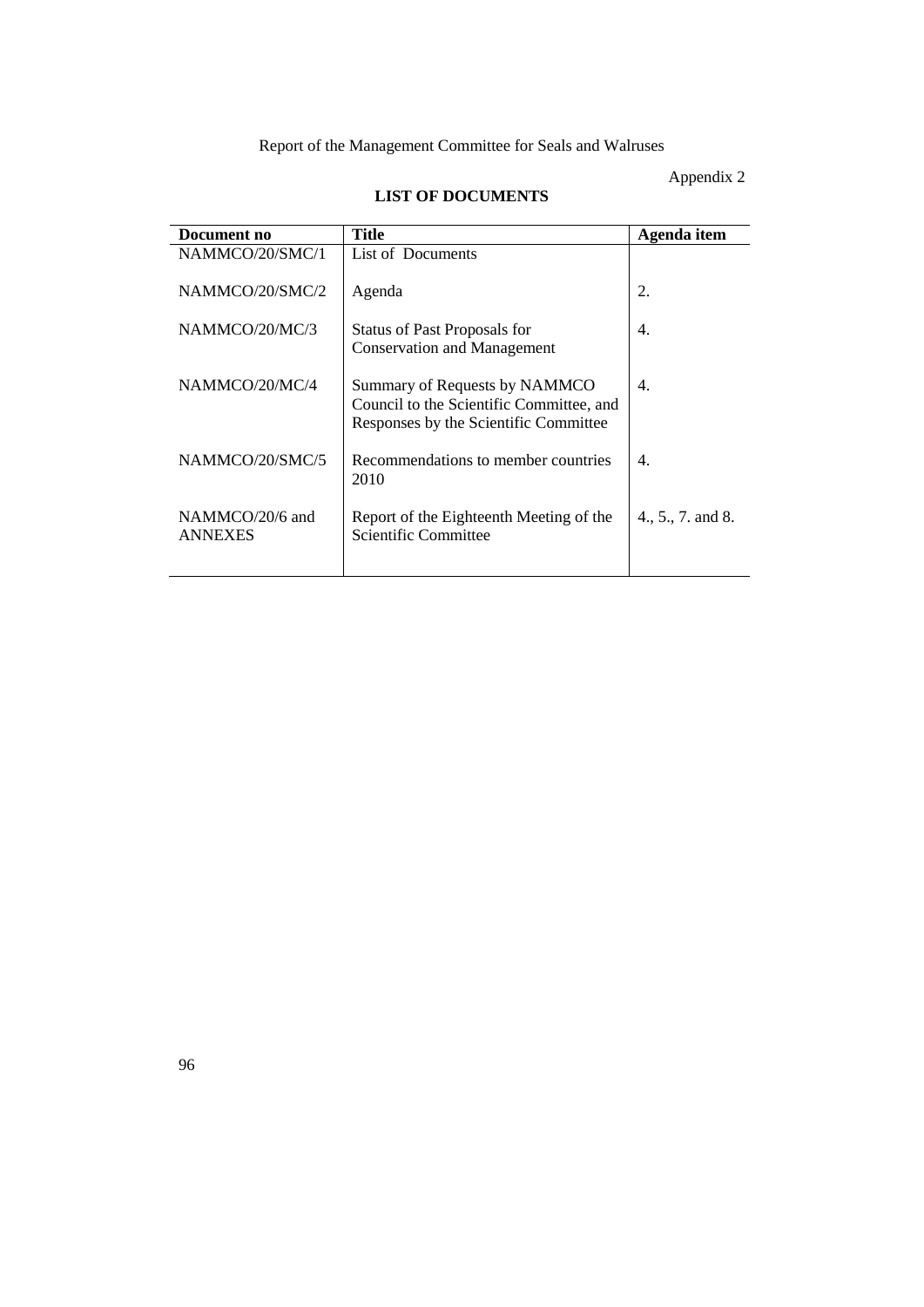Appendix 3

# **RECOMMENDATIONS TO MEMBER COUNTRIES 2011**

#### **Harp seal**

# *Greenland:*

The Management Committee for Seals and Walruses **endorsed** the Scientific Committee recommendations to undertake new surveys in the Greenland Sea in 2012 and **expects** to review the recommendations of the ICES-NAFO WG on Harp and Hooded Seals which met in August 2011, at its next meeting. The Management Committee further **endorsed** the Scientific Committee's recommendation to facilitate the funding and execution of reconnaissance surveys to locate and identify untraditional pupping areas.

# **Hooded seal**

## *Greenland:*

The Management Committee for Seals and Walruses **welcomed** the studies on hooded seal condition in the Greenland Sea and the coming harp and hooded seal surveys. The Management Committee further **will review** the recommendations of the ICES-NAFO WG on Harp and Hooded Seals at its next meeting.

## **Ringed seal**

#### *Greenland:*

The Management Committee for Seals and Walruses welcomed the future deployment of satellite tags in Melville Bay and **reiterated its recommendation** from the previous year to perform abundance estimates on sea ice in offshore areas.

The Management Committee for Seals and Walruses also **reiterated the recommendation** for obtaining new abundance estimates and increasing the effort in tagging for the better understanding of movements, recognizing the difficulties and the expense of surveys.

#### **Grey seal**

# *All countries:*

The Management Committee for Seals and Walruses **endorsed** the recommendation from the Scientific Committee, to prepare for an assessment, to:

- Establish and/or continue the standardised and regular monitoring programmes for seal abundance in all countries, including the developing of appropriate survey methods.
- Secure catch records and associated data from hunted seals.
- Quantify and standardise methods to estimate "struck and lost" and by-catch.
- Assess the grey seal population in Russia.
- Develop common sampling protocols for all areas in the north Atlantic in preparation for epidemic disease outbreaks, including establishment of blood serum stores for seals sampled.

• Compile a database of samples stored in the NAMMCO countries.

#### *Greenland:*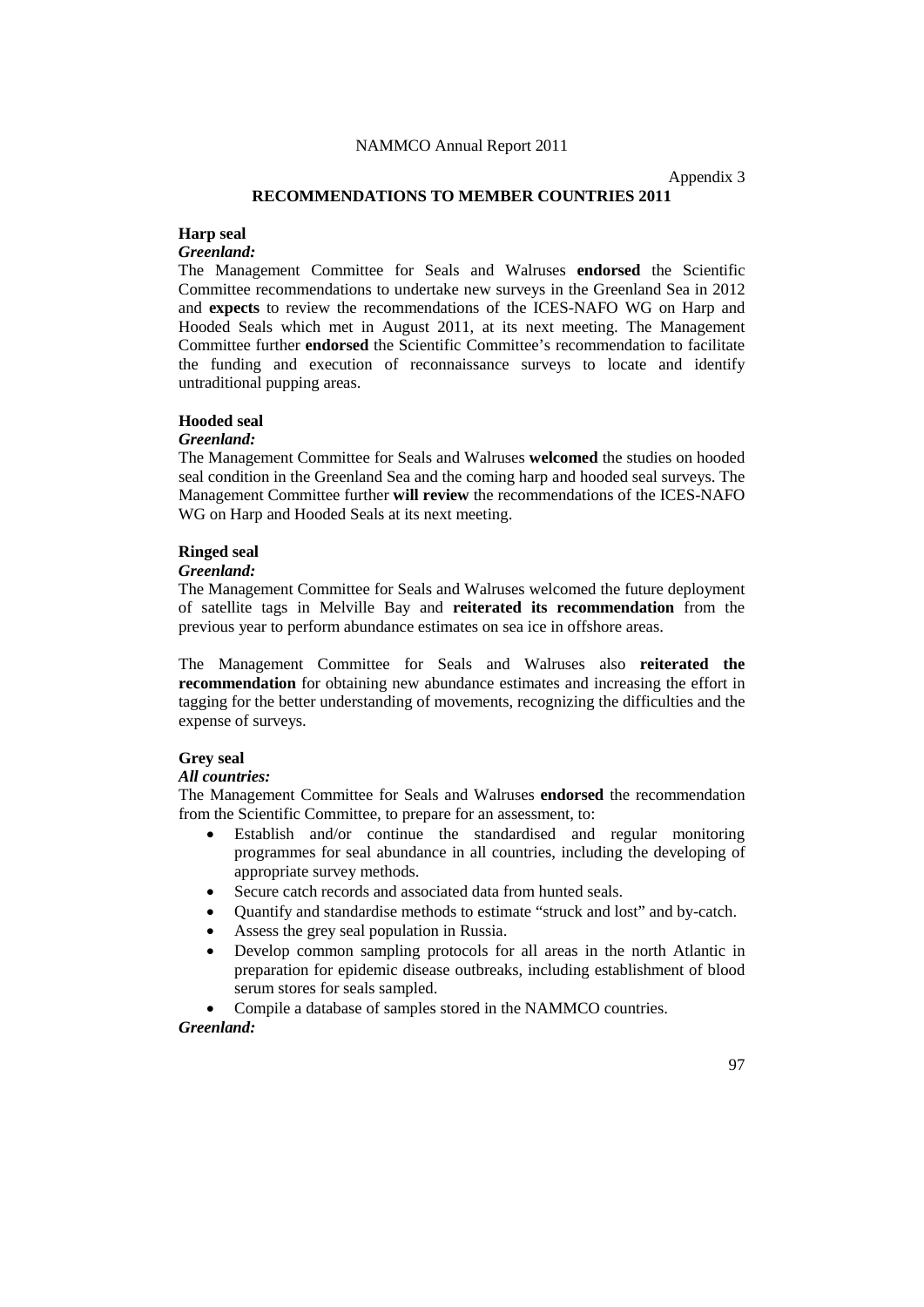The Management Committee for Seals and Walruses **endorsed** the recommendation from the Scientific Committee, to prepare for an assessment, to:

• Explore the south-eastern Greenlandic coast for the presence of grey seals. *Faroes:*

The Management Committee for Seals and Walruses **endorsed** the recommendation from the Scientific Committee, to prepare for an assessment, to:

- Estimate the stock identity, size, distribution and structure of the Faroese population of grey seals.
- Complete the ongoing genetic analyses of grey seal population structures for the north Atlantic including new samples from the Faroe Islands.

## **Harbour seal**

# *All countries:*

The Management Committee for Seals and Walruses **endorsed** the recommendation from the Scientific Committee to proceed with the assessment and development of a general management model for harbour seals:

- Establishment and/or continuation of standardised and regular monitoring programmes for seal abundance in all countries, including the development of appropriate survey methods.
- Securing catch records and associated data from hunted seals.
- Quantification and standardisation of methods to estimate "struck and lost" and by-catch
- Population assessment of harbour seals in Russia.
- Development of common sampling protocols for all areas in the north Atlantic in preparation for epidemic disease outbreaks, including establishment of blood serum stores for seals sampled.
- Compilation of a database of samples stored in the NAMMCO countries.

## *Iceland:*

The Management Committee for Seals and Walruses **endorsed** the recommendation from the Scientific Committee to proceed with:

• Survey of harbour seals along the coast of Iceland.

#### *Norway:*

The Management Committee for Seals and Walruses **endorsed** the recommendation from the Scientific Committee to proceed with:

• Studies to identify the population structure of Norwegian harbour seals.

#### *Greenland:*

The Management Committee for Seals and Walruses **endorsed** the recommendation from the Scientific Committee to proceed with:

• Exploration of the south-eastern Greenland coast for the presence of harbour seals.

# **Common Management Model for grey and harbour seals**

#### *Norway:*

The Management Committee *took notice* of the recommendations from the Coastal Seals WG, that a management model for harbour and grey seals should include the following steps: